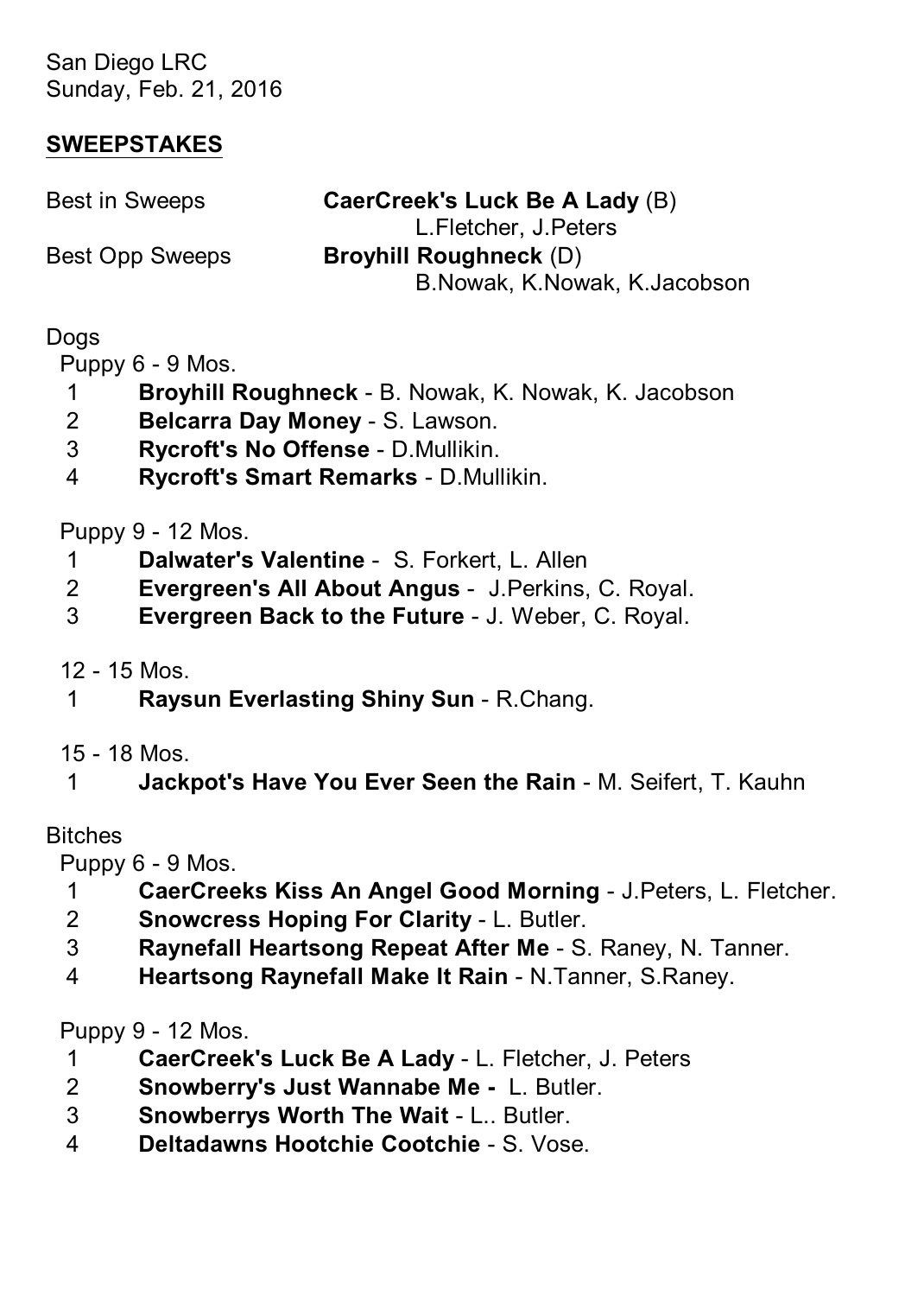12 - 15 Mos.

- 1 **Alibi's Call It Good** K. Jacobson, J. Mendoza.
- 2 **Kenya Ms. Jessie** -C. Valdez.
- 3 **Winterwynd's Give A Fig** V. Lord.

15 - 18 Mos.

- 1 **Lakobie's Delta-Dash at Deltadawn** S. Vose.
- 2 **Lakobie's Whoo-Hoo At Deltadawn** S. Vose.

# **VETERAN SWEEPSTAKES**

Best in Veteran Sweeps - **GCH CH Alibi's Talkin Smack**

K.& S. Jacobson, J. Mendoza

Dogs

7 yrs - 9 yrs

- 1 **GCH CH Alibi's Talkin Smack** K.& S. Jacobson, J. Mendoza.
- 2 **GCH CH Quail Chase Broadway Joe Windfall**. D.& T. Donahue, K. Rock

9 yrs and older

1 **GCH CH Blue Knight Silent Alarm.** - J & G Jace.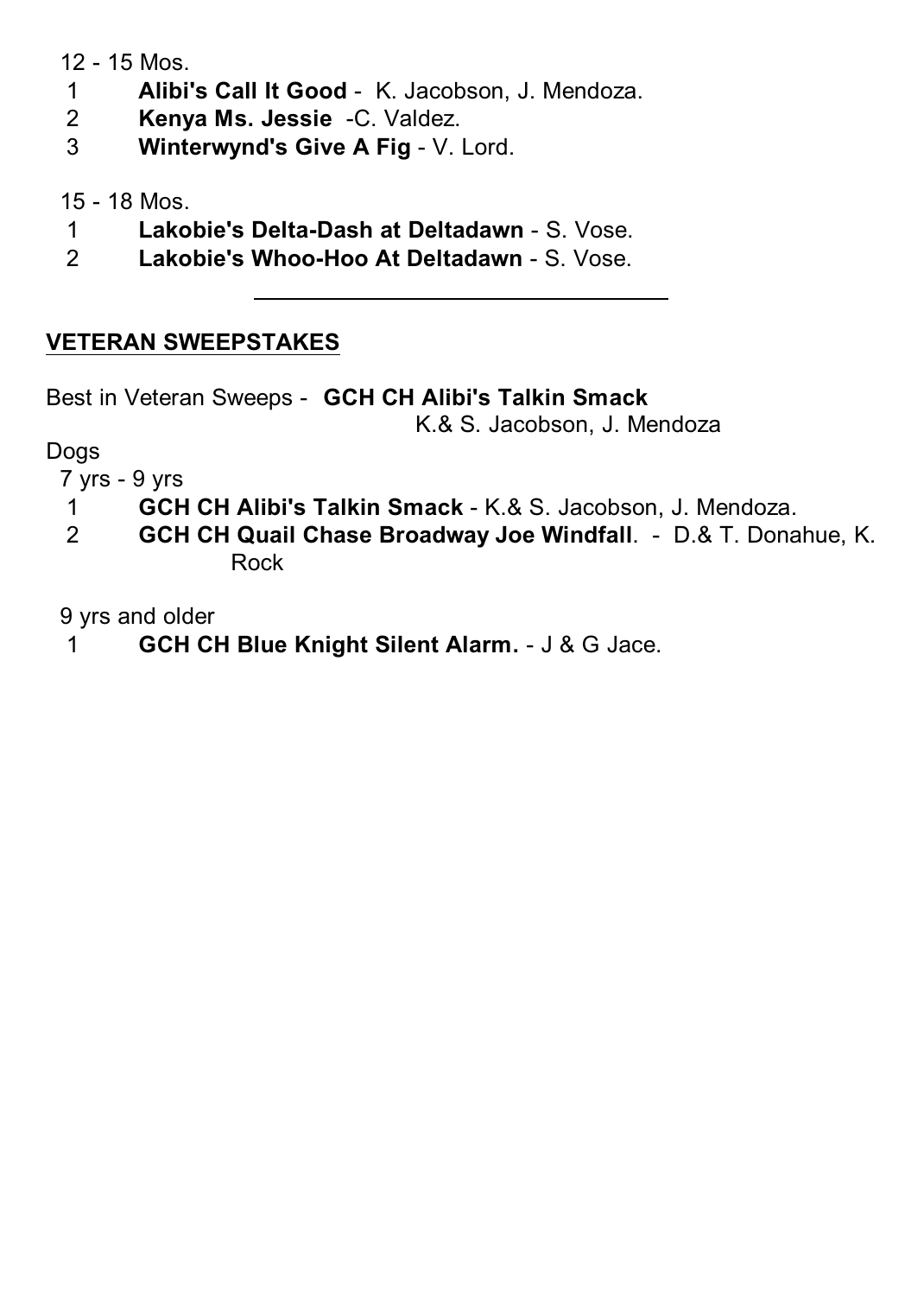| <b>BREED</b>            |                                                      |
|-------------------------|------------------------------------------------------|
| Best of Breed           | Alibi's Call It Good (B)                             |
|                         | K.Jacobson, J.Mendoza.                               |
| Best Opposite           | <b>CH Stonewall's I'LI Have Another (D)</b>          |
|                         | R. Morelos, C. & J. Miller.                          |
| Select Dog              | <b>CAN CH GCH CH Saddlehill Late Knight Scramble</b> |
|                         | (D) S. & B. Eberhardt                                |
| <b>Select Bitch</b>     | <b>GCH CH Belgairn's Mighty Quinn Of Summit View</b> |
|                         | Ranch $(B)$                                          |
|                         | G. & H. Barner, V. Poole                             |
| <b>Best of Winners</b>  | <b>Alibi's Call It Good</b>                          |
|                         | K.Jacobson, J.Mendoza.                               |
| <b>Winners Dog</b>      | <b>Jandor Justified At Ghoststone</b>                |
|                         | J.Chambers, J.Healy.                                 |
| Res Winner Dog          | <b>Broyhill Roughneck</b>                            |
|                         | B. Nowak, K. Nowak, K. Jacobson.                     |
| <b>Winners Bitch</b>    | <b>Alibi's Call It Good</b>                          |
|                         | K.Jacobson, J.Mendoza                                |
| <b>Res Winner Bitch</b> | <b>Sunnydaze Feelin' Groovy With Heartsong</b>       |
|                         | N.Tanner, L. Maffett                                 |
| <b>JAM</b>              | <b>CH Belcarra Bachelorette (B)</b>                  |
|                         | S.Lawson, L.Allen.                                   |
|                         | <b>GCH CH Everso's Toein' The Line JH (D)</b>        |
|                         | M.Mossman, S.Perrine                                 |
|                         | <b>GCH CH Broyhill Naughty Knickers (B)</b>          |
|                         | B.Nowak, K.Nowak, K.Jacobson.                        |
| Best Puppy              | <b>Broyhill Roughneck (D)</b>                        |
|                         | B. Nowak, K. Nowak, K. Jacobson.                     |
| Best Opp Puppy          | CaerCreek's Luck Be A Lady (B)                       |
|                         | L.Fletcher, J.Peters                                 |
| Best Bred-By            | CaerCreeks Fire Rock. (D)                            |
|                         | J. Peters, L. Fletcher.                              |
| <b>Best Veteran</b>     | Kai Den's Blk Magic Woman (B)                        |
|                         | N.Collins                                            |
| Best Hunting Ret.       | <b>Lands End You're Outta Here SH</b>                |
|                         | L.Bullock.                                           |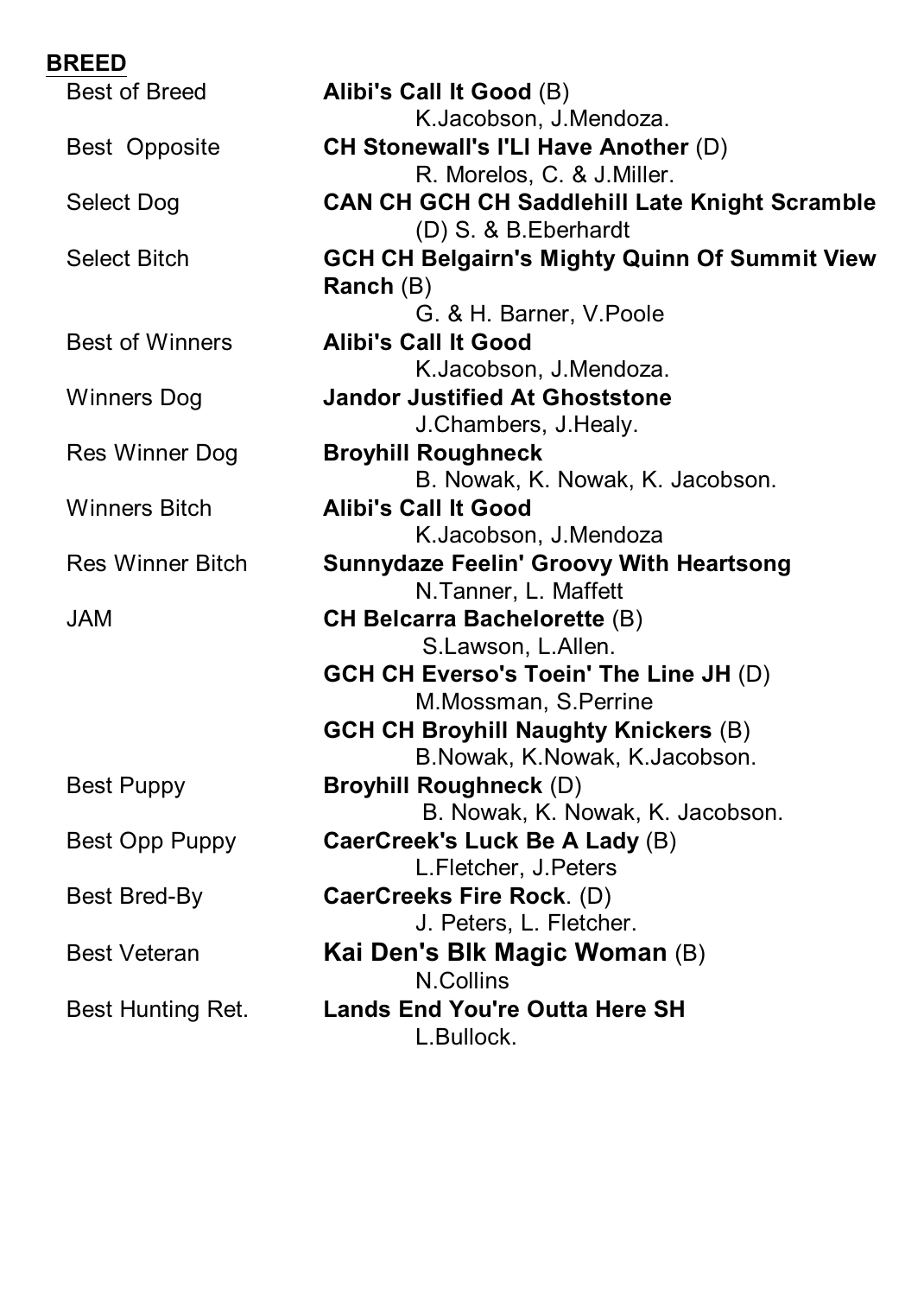DOGS

Puppy 6 - 9 Mos.

- **Broyhill Roughneck** B. Nowak, K. Nowak, K. Jacobson.
- **Belcarra Day Money** S. Lawson.
- **Heartsong Raynefall Spirit Bear** T.Brodowski, N.Tanner, S.Raney
- **Snowcress Take Me To The Top** K. Jacobson, J. Mendosa, L. Butler.

Puppy 9 - 12 Mos.

- **Dalwater's Valentine** S. Forkert, L. Allen.
- **Evergreen's All About Angus** J. Perkins, C. Royal.
- **Evergreen Back to the Future** J. Weber, C. Royal

# 12 - 15 Mos.

- **Raysun Everlasting Shiny Sun**. R. Chang.
- 15 18 Mos.
- **Jackpot's Have You Ever Seen the Rain**. M. Seifert, T. Kauhn.

Amateur Owner

**Hyspire Super Sonic Maverick RN CD JH NA NAJ NF** - C. Card

Bred By Exhibitor

- **CaerCreeks Fire Rock**. J. Peters, L. Fletcher.
- **Winterwynd's Gentleman Scholar** V. Lord
- **Julsby Party Of One** J.Douglas.

American Bred

**Broyhill Big Money** - C. Stephan.

Open Black

- **Jandor Justified At Ghoststone** J.Chambers, J.Healy.
- **Dalwater Back in Black.** T.Kauhn, M.Seifert.
- **Eagertrieves Double Draw** -T.Kauhn, J.Lingnau

Open Chocolate

- **Quailchase Bearcreek Jolly Joe** D.& T.Donahue
- **Eagertrieves Magic Mike** C.Valdez
- **Broyhill Built Tough** B.Nowak, K.Nowak
- **Thornwood's Age Of Empires** D.Boonma.

Open Yellow

- **CaerCreeks Kissing Bandit** L.Fletcher, J.Peters.
- **Loretta Labs Morris** J.Carbonell, A.Concha.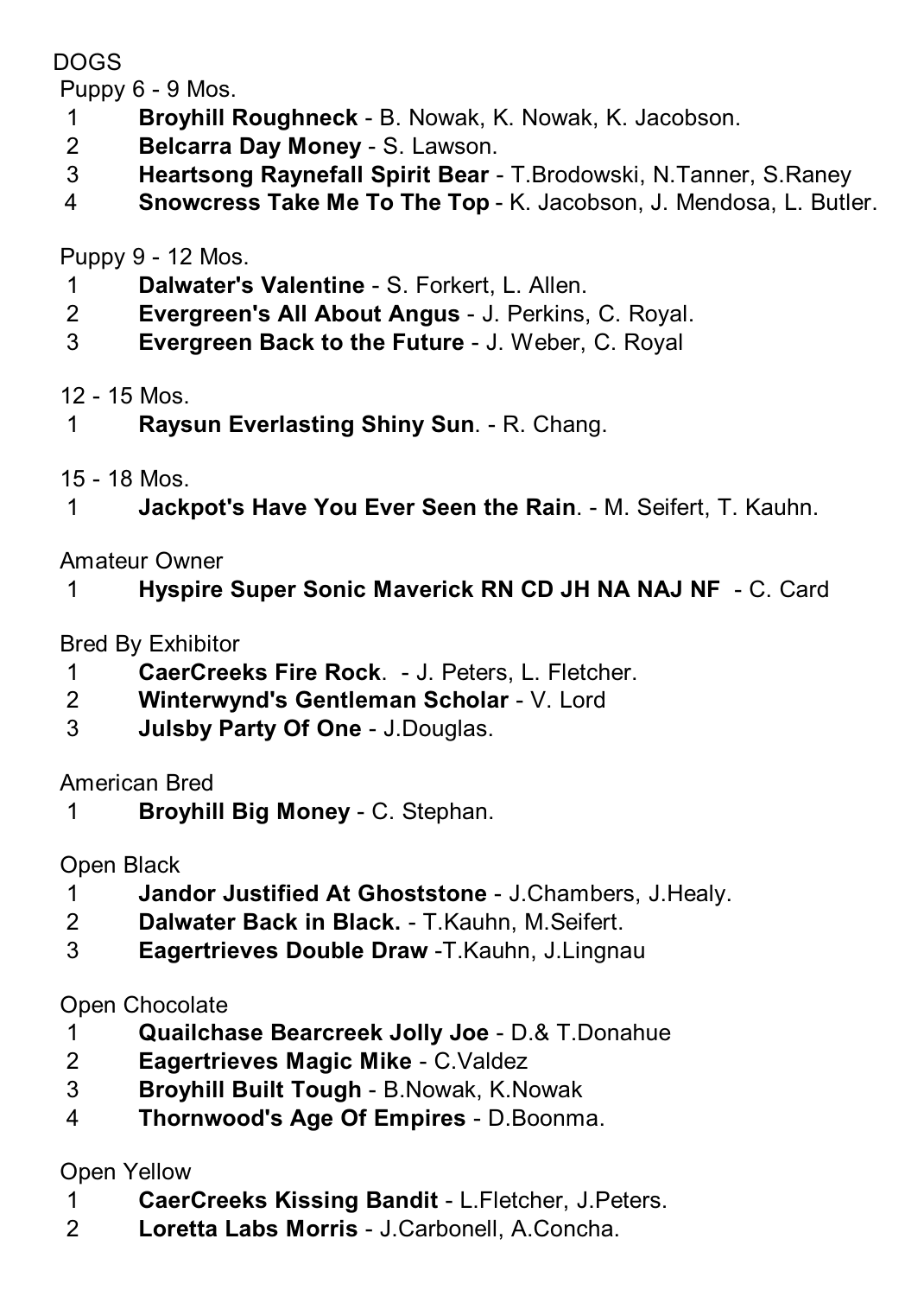## **BITCHES**

Puppy 6 - 9 Mos.

- **Heartsong Raynefall Make It Rain** N.Tanner, S.Raney.
- **Raynefall Heartsong Repeat After Me** S.Raney, N.Tanner
- **CaerCreeks Kiss An Angel Good Morning** J.Peters, L.Fletcher.
- **Snowcress Hoping For Clarity.** L.Butler.

Puppy 9 - 12 Mos.

- **CaerCreek's Luck Be A Lady** L.Fletcher, J.Peters
- **Snowberry's Just Wannabe Me** L. Butler.
- **Deltadawns Hootchie Cootchie** S.Vose.

12 - 15 Mos.

- **Alibi's Call It Good.** K.Jacobson, J.Mendoza.
- **Winterwynd's Give A Fig** V.Lord.
- **Kenya Ms. Jessie** C.Valdez.
- **Julsby My Kinda Party** J.Douglas.

15 - 18 Mos.

**Lakobie's Whoo-Hoo At Deltadawn** - S.Vose.

Amateur Owner

**Mainland Embers On Fire At Bentwood** - D.Thompson.

Bred By Exhibitor

- **CareCreeks Rock And Roll Ruby** J.Peters, L.Fletcher.
- **Rycroft's Perfect Storm** D.Mullikin.
- **Heartsong Creek Equinox** N.Tanner, L.Fletcher.
- **Paloma's Paquita La Del Barrio** N.Collins.

American Bred

- **Sunnydaze Feelin' Groovy With Heartsong** N.Tanner, L. Maffett
- **Snowberrys Worth The Wait** L.Butler.
- **Belcarra Summerland She's Everything** J.Bunker, S.Lawson.
- **Lawson's Showgirl Of Vegas** C.Lopez, S.Lawson.

Open Black

- **Piccadilly's Hidden Away at Raynefall** S.Raney.
- **Amethyst Something To Talk About** K.Turner, J.Schoonover.
- **Raysun Adorable Bella** R.Chang.
- **Nani-Loa's Time To Shine At Journeyman** D.Quast, M.Newton